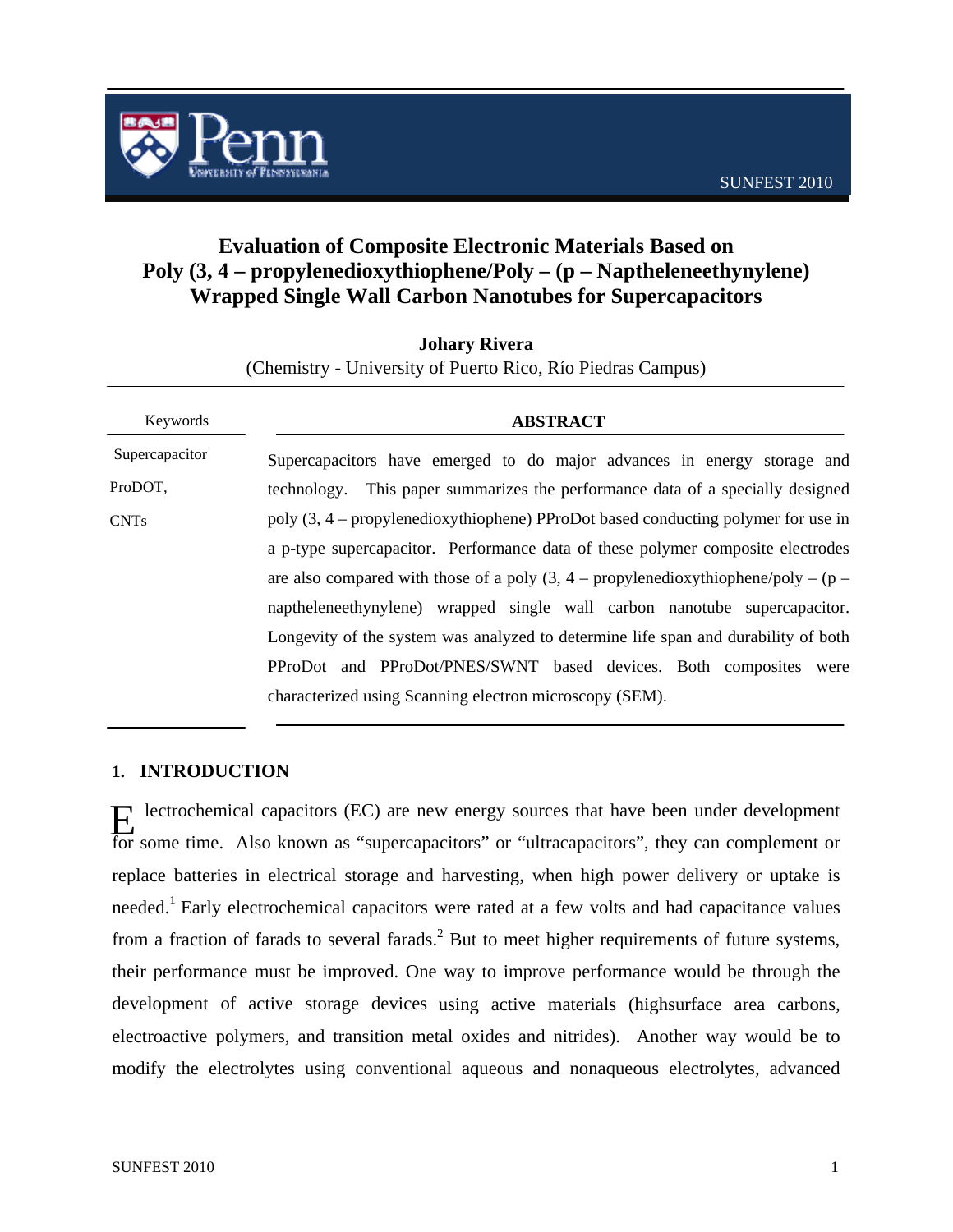polymer electrolytes, or ionic liquids. Finally, device configurations, both symmetric and asymmetric, could be explored.

However, for such materials to be used in supercapacitors, they should fulfill the following requirements: (i) a high conductivity for assuring a high power density, (ii) an adequate pore size distribution and (iii) surface properties that could undergo redox reactions.<sup>3</sup>Such is the case of polymers and carbon nanotubes (CNTs) which have been reported in the literature. It has been demonstrated that carbon nanotubes can serve as a coating layer over ordinary current collectors to drastically enhance the electrode performance<sup>4</sup> and polymers have been shown to have very good cyclability and maximum capacitance.<sup>5</sup>

Due to the high requirements needed for better future systems, the region of the power vs. energy density plane of electrochemical capacitors was the goal of this investigation.. In this paper we present an electrochemical polymerization of a p-type supercapacitor device based on a poly (3, 4 – propylenedioxythiophene). Longevity of the system was analyzed to determine life span and durability of the electrochemical capacitor. Scan rate tests and oxidizing voltage window tests were also done. Scanning electron microscopy (SEM) characterization was done for the analysis of ProDot and CNTs morphologies. Also a poly  $-(p -$  naptheleneethynylene) wrapped single wall carbon nanotube supercapacitor was constructed to undergo the same analysis so that comparison of both systems was executed.

### *2.* **MATERIALS AND METHODS**

#### **2.1.** *Preparation of solutions:*

A tetrabutylammonium hexafluorophosphate (TBAP $F_6$ ) electrolyte was prepared using 25 mL of propylene carbonate (PC) [Sigma-Aldrich, 99.7%] solution and 0.9796 g of TBAPF<sub>6</sub> [Fluka, 99.0%]. Also a *Poly (3, 4 – propylenedioxythiophene)***/** *Tetrabutylammonium hexafluorophosphate electrolyte* (PproDot/TBAPF<sub>6</sub>/PC) was prepared. The polymer solution was done using approximately 30 mg of Poly (3, 4 – propylenedioxythiophene) [Aldrich, 97%] dissolved in 10 mL of TBAP $F_6$  solution.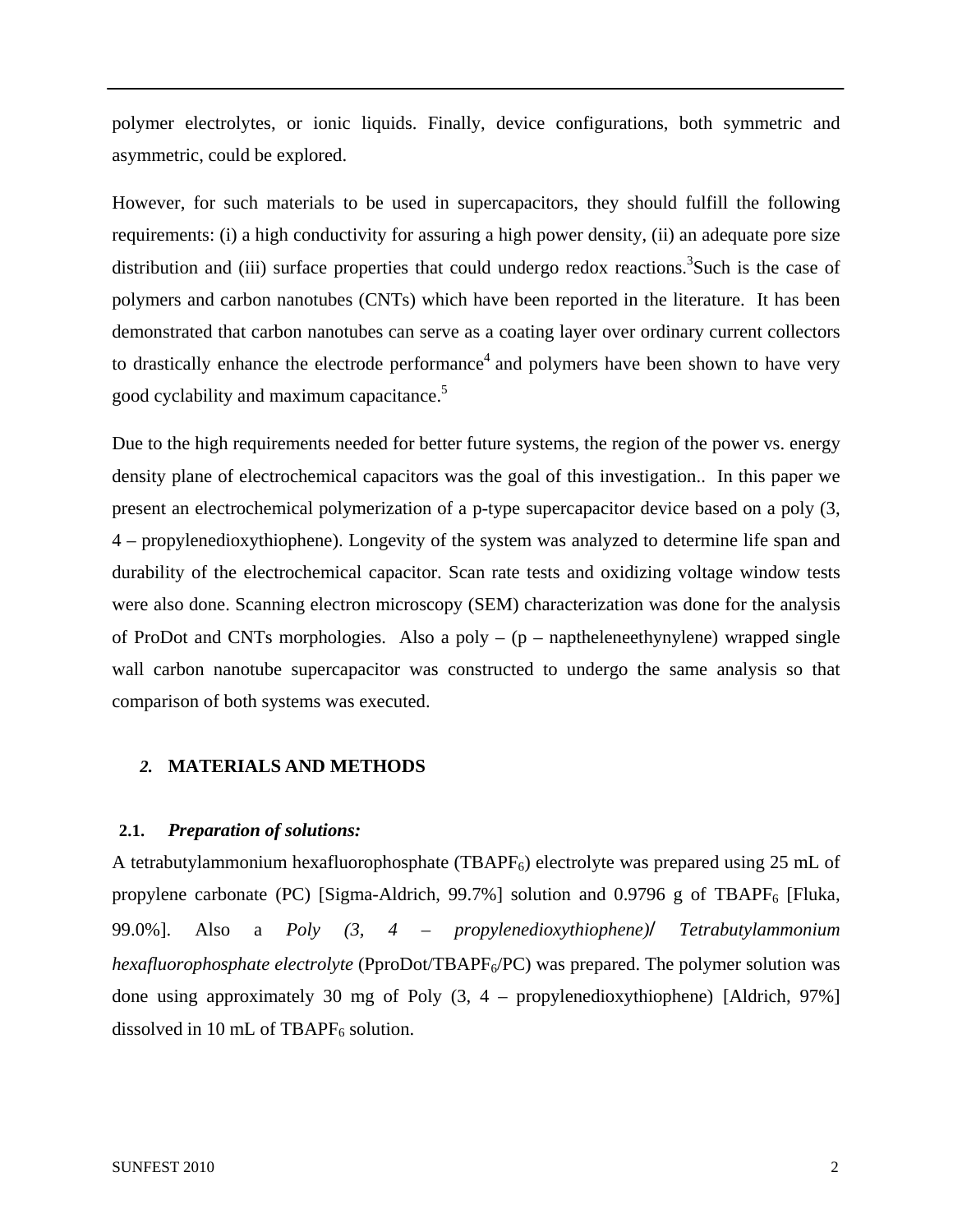#### 2.2. *Electropolymerization of ProDot in TBAPF<sub>6</sub>/PC*

For the electropolymerization of ProDot, the electrode setup was the following: platinum (Pt) working electrode from Bio Analytical Systems (BAS), silver wire  $(Ag)$  99.9% (d = 2mm) reference electrode from Alfa Asar and platinum strip(Pt) (4 mm height, 6 mm wide) cut from commercial grade Pt foil from Sigma Cohn Corporation as an auxiliary electrode.

The working electrode was polished previously with 0.3 micron and 0.05 micron alumina slurry and rinsed with distilled water. The electrodes were sonicated for 10 minutes and rinsed with distilled water and dried with gas nitrogen  $(N_2)$ . The Ag wire and Pt strip were gently polished with Carbimet paper disc and put in a 90 micron solution.

The electropolymerization was done in a glove box under an  $N_2$  atmosphere. The cyclic voltammetry was done using Pine Instrument Potenciostat. A simple CV experiment was done using an initial sweep up direction with a total of 24 sweeps. The sweep potentials were from -1000 mV to 1600 mV and a sweep rate of 100 mV/s.

#### *2.3. Tests done on electrodes*

Scan rate tests were done in a TBAPF6/PC solution using previously electropolymerized electrodes. The parameters used were the following: sweep rates: 25, 50, 100, 200, 250, 300, 400, 500, 750, 1000, 2500, 5000, 10000 mV/s, total sweeps: 6, sweep potentials: -1000 mV to 1000 mV, sweep up direction with 3 electrode setup mentioned.

Oxidizing voltage window tests were also conducted using a ProDot/TBAPF6/PC solution. Oxidizing tests were done using the following parameters:Sweep rate: 100 mV/s, total sweeps: 9, various sweep potentials. A sweep up direction CV with three electrode setup mentioned.

### *2.4. Charge capacities and Coloumbic Efficiencies*

Anodic and cathodic charges were determined plotting each CV as a function of current vs. time (See Figure 1). The area below and above the curve is calculated by the same PineChem Software which gave us these values. Anodic and cathodic charges can not exceed a 30% limit difference. Columbic efficiency was determined by the ratio of cathodic to anodic charge capacity.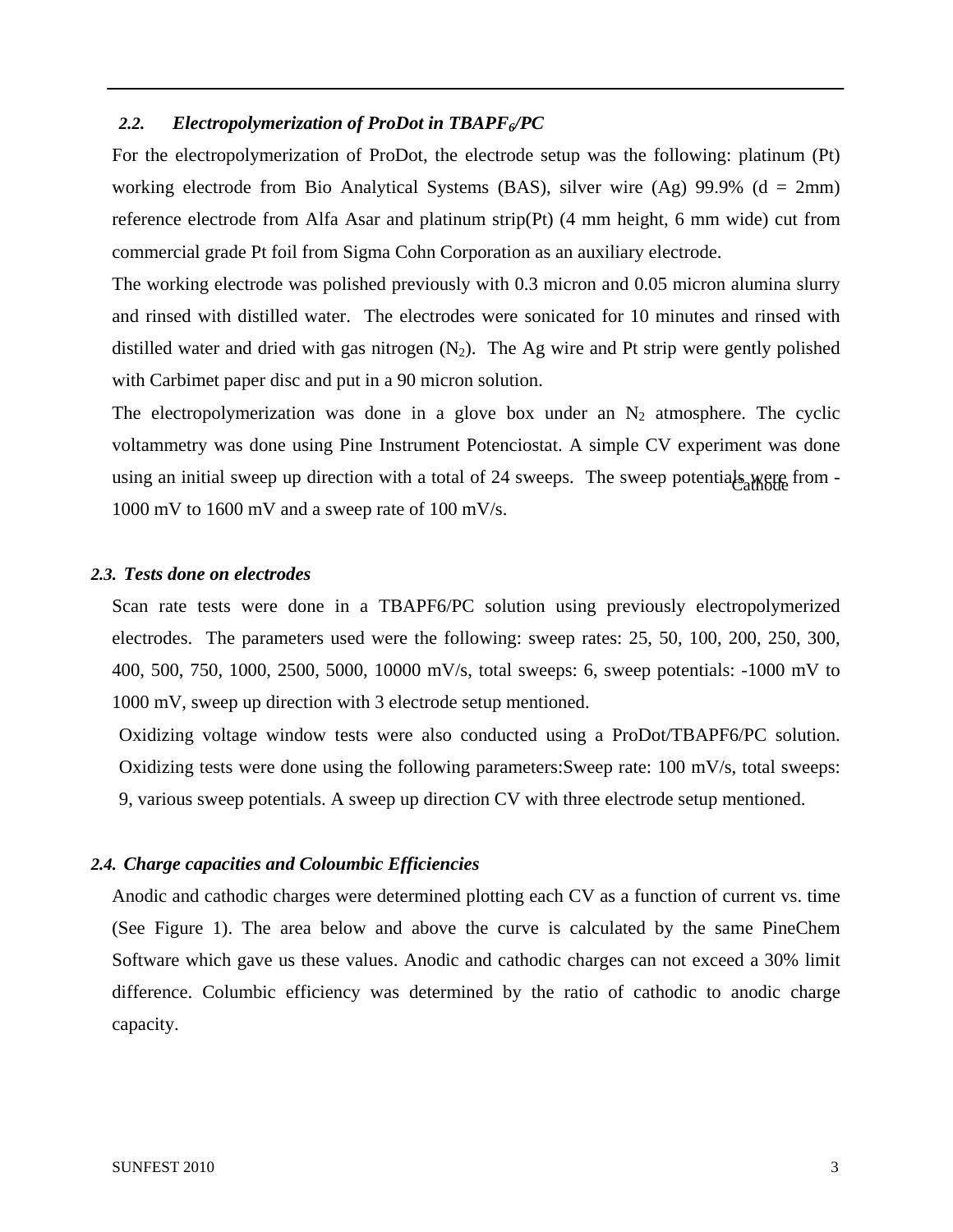

Figure 1: CV as a function of current vs. time

### 2.5. Supercapacitor assembley and testing based on the ProDot/TBAPF<sub>6</sub>/PC system

The supercapacitor constructed is that of type I where the same p-doping polymer is used for both electrodes. One electrode contains ProDot in its neutral state and the other in its oxidized state. The same three electrode setup is used for the electropolymerization procedure and doping of both electrodes followed. The device was set up as shown in Figures 2 and 3.





Figure 2: Supercapacitor device configuration Figure 3: Supercapacitor device internal configuration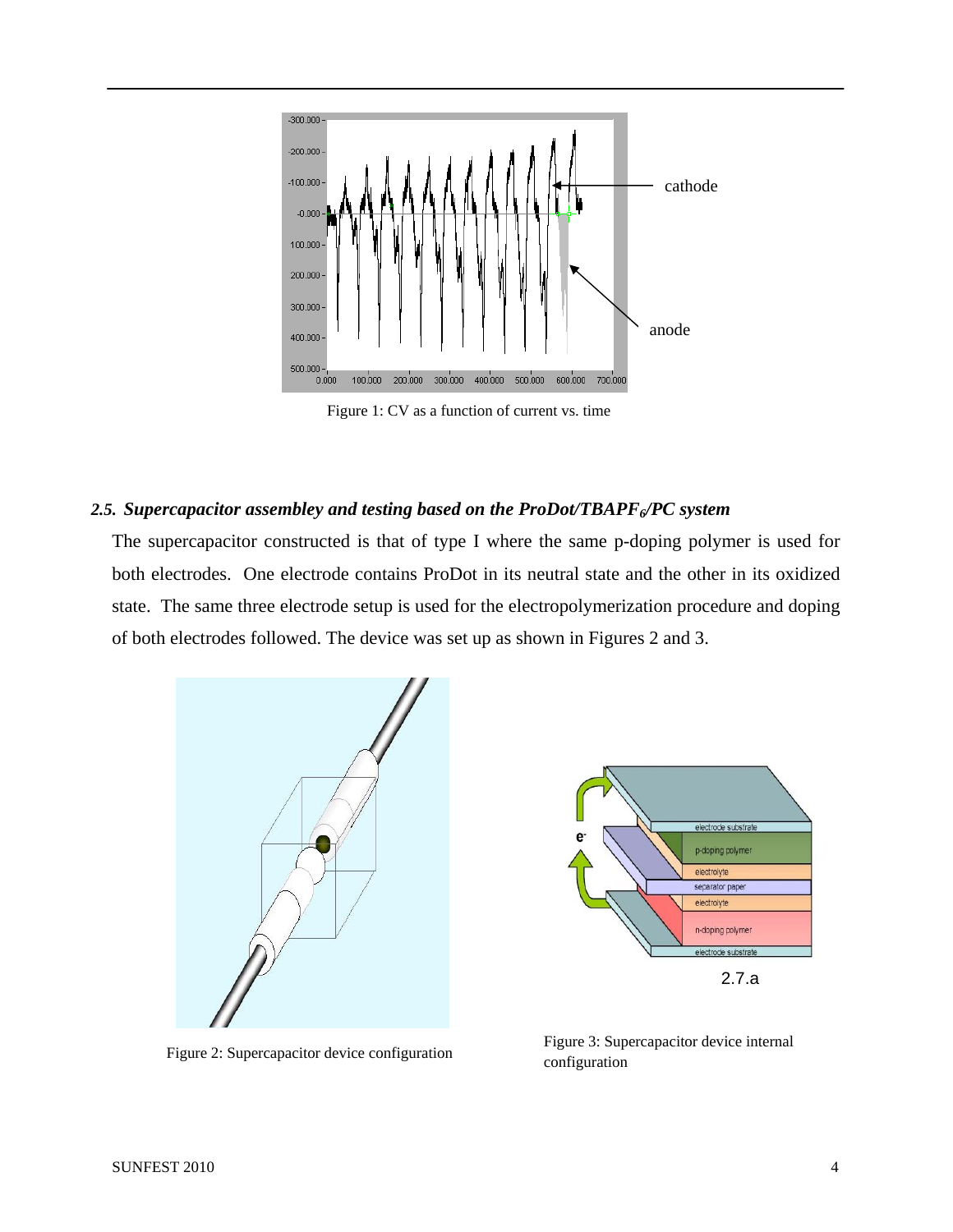### *2.6.Supercapacitor Scan Rate Tests*

After device construction scan rate tests were conducted using the following parameters:

Sweep rates: 250, 100, 50, 25, 500, 1000, 2500, 5000, 10000 mV/s, total Sweeps: 4 and a type I device potential of 0 mV to 500 mV. Charge potentials and columbic efficiencies were determined.

# *2.7. Integrating Poly – (p – Naptheleneethynylene (PNES) Wrapped Single Wall Nanotubes Composite*

Same supercapacitor device was constructed but with the integration of PNES/SWNT.  $8 \mu L$  of these SWNT were drop casted onto the platinum working electrodes. Same testing and experimental procedure was conducted.

## *3. RESULTS*

## *3.1. ProDot/TBAPF6/PC electrodes*

After electroploymeriztion of Pt electrode was used for scan rate tests, cathodic and anodic charges were calculated.

Electrode 1 used for oxidizing voltage window tests had a cathodic charge of 12.21 mC and an anodic charge of 22.26 mC. Polymer film had a deep purple color and was well deposited over the working electrode.

Electrode 2 used for scan rate tests had a cathodic charge of 9.649 mC and an anodic charge of 16.17 mC. Polymer film also presented a deep purple color and was well deposited over the working electrode.

NOTE: Anodic and cathodic did not exceed the 30 % limit of difference.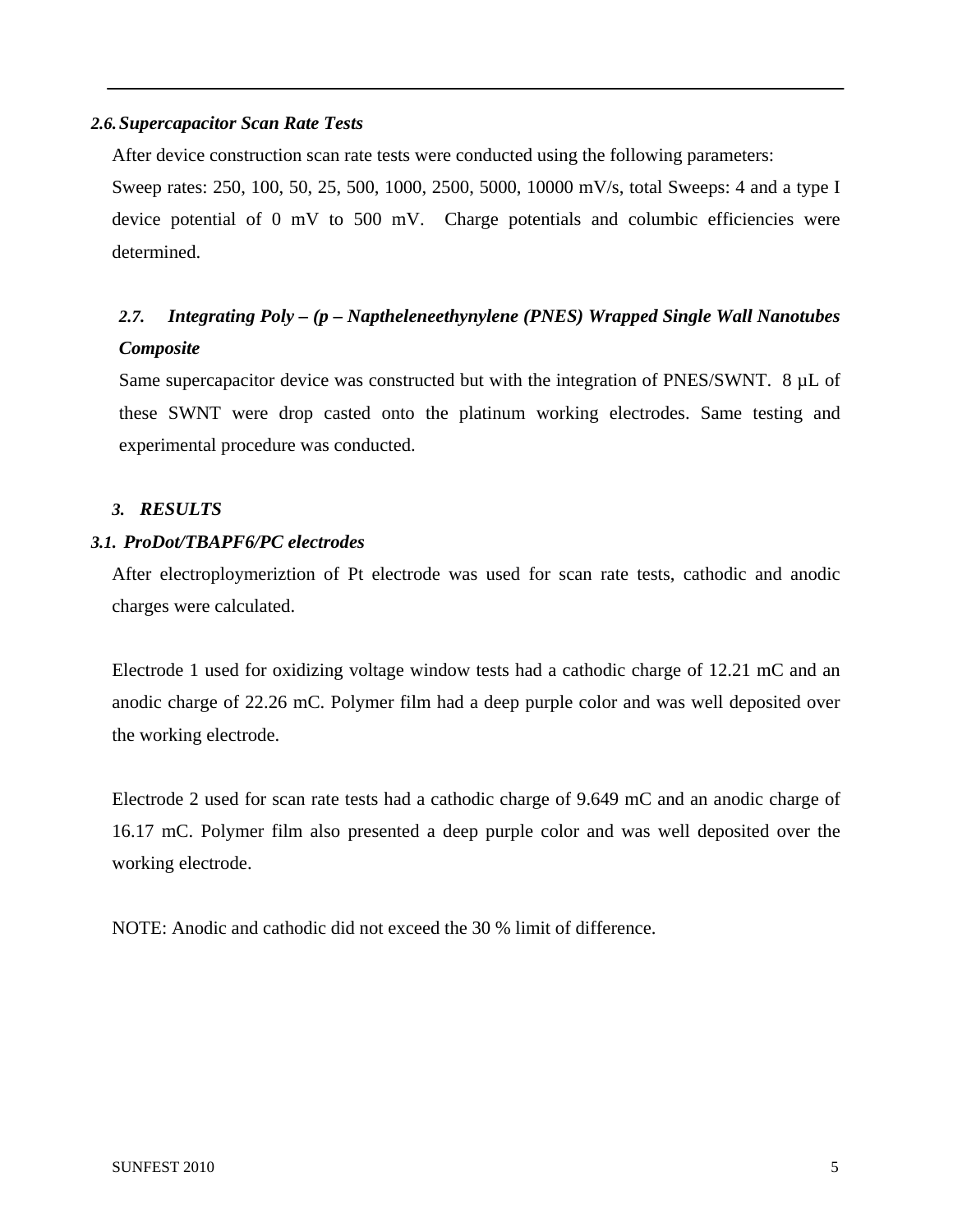| Scan rate $(mV/s)$ |         | Lower limit $(mV)$ Upper Limit $(mV)$ | Anodic Charge  | Cathodic Charge | Coloumbic         |
|--------------------|---------|---------------------------------------|----------------|-----------------|-------------------|
|                    |         |                                       | mC             | mC              | $Efficiency(\% )$ |
| 25                 |         |                                       | 8.396          | 8.020           | 95.52             |
| 50                 |         |                                       | 7.999          | 7.797           | 97.47             |
| 100                |         |                                       | 7.544          | 7.444           | 98.67             |
| 200                |         |                                       | 6.825<br>6.774 |                 | 99.25             |
| 250                | $-1000$ | 1000                                  | 6.490          | 6.452           | 99.41             |
| 300                |         |                                       | 6.187          | 6.155           | 99.48             |
| 400                |         |                                       | 5.582          | 5.551           | 99.44             |
| 500                |         |                                       | 4.933          | 4.900           | 99.33             |
| 750                |         |                                       | 3.690          | 3.623           | 98.18             |
| 1000               |         |                                       | 2.925          | 2.778           | 94.97             |
| 2500               |         |                                       | 1.434          | 995.2 uC        | 69.40             |
| 5000               |         |                                       | 854.9 uC       | 411.0 uC        | 48.08             |
| 10000              |         |                                       | 496.5 uC       | 156.5 uC        | 31.52             |

# Table 1: Scan Rate Tests on PproDot 1

NOTE: Boxed scan rates have been graphed to show slow degradation of polymer film. These are the limits where the polymer film is still well adhered to the Pt electrode.



## **Graph 1: Scan Rate Tests**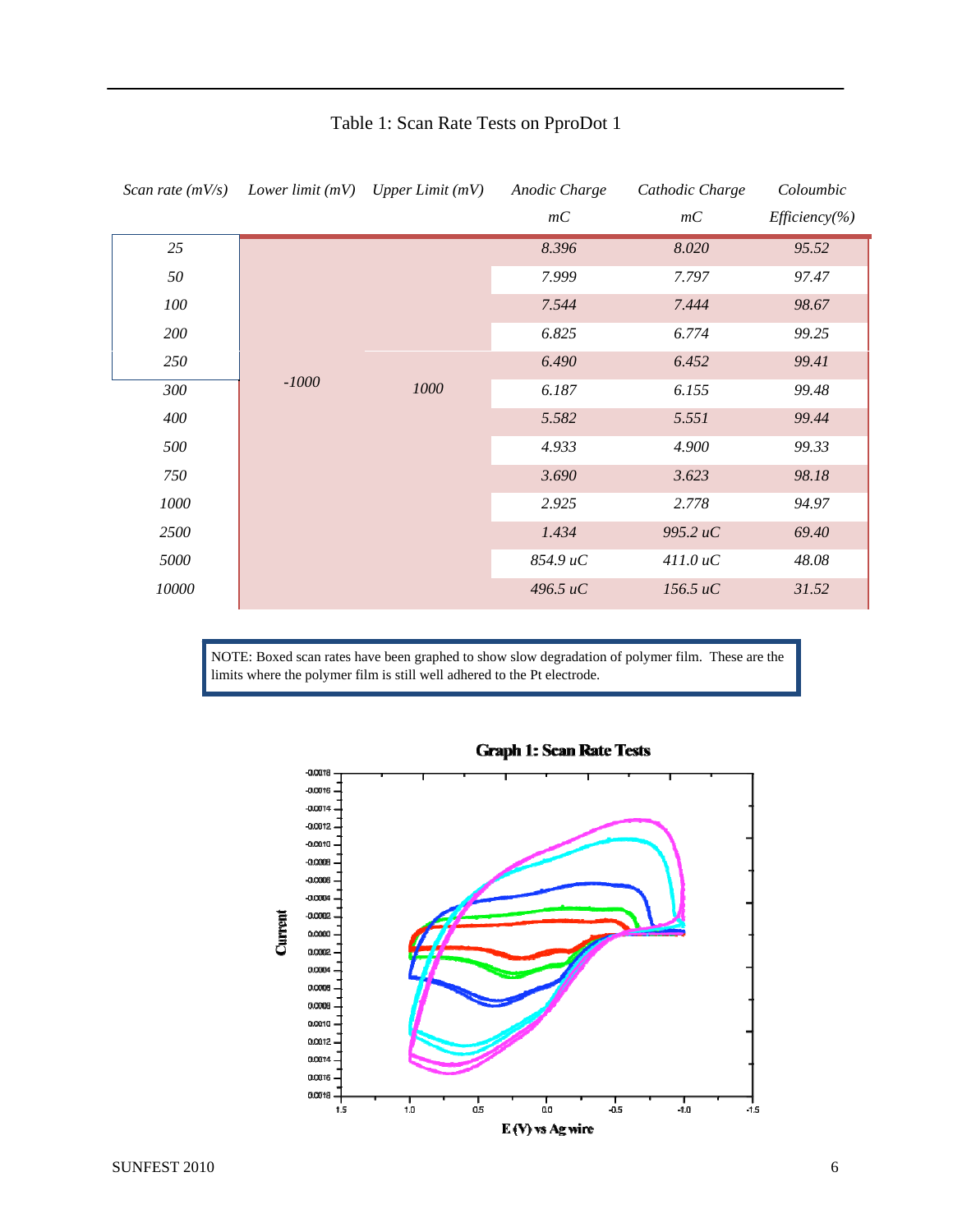Table 1 and Graph 1 show that as the scan rate increases there is an evident increase of columbic efficiency and consequent degradation of polymer film.



Graph 2: Peak Height vs Scan Rate Tests

This graph evinces immobilized polymer film from the 25 mV/s to 250 mV/s scan rate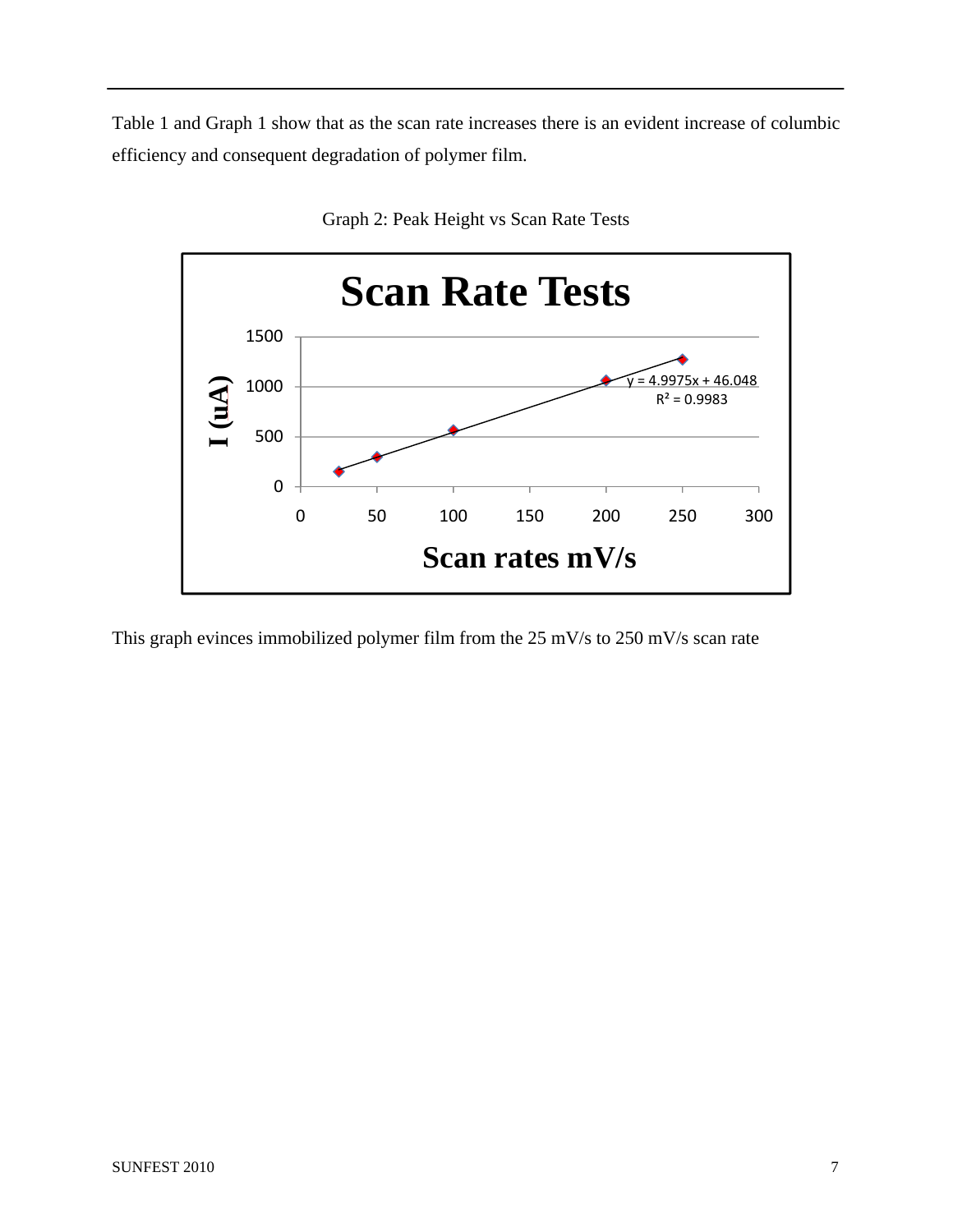| Sweep rate $(mV/s)$ Lower limit $(mV)$ Upper limit $(mV)$ |         |      | Anodic charge | Cathodic charge | Coloumbic                                                            |
|-----------------------------------------------------------|---------|------|---------------|-----------------|----------------------------------------------------------------------|
|                                                           |         |      |               |                 | <i>Efficiency</i> $(\%)$                                             |
|                                                           |         | 900  | 10.13         | 9.295           | 91.76                                                                |
|                                                           |         | 1000 | 10.45         | 9.710           | 92.92                                                                |
|                                                           |         | 1100 | 7.741         | 6.680           | 86.29                                                                |
|                                                           |         | 1200 | 10.28         | 8.160           | 79.38<br>75.60<br>73.89<br>79.57<br>81.69<br>81.36<br>80.16<br>79.37 |
|                                                           | $-1000$ | 1300 | 13.81         | 10.44           |                                                                      |
| 100                                                       |         | 1400 | 18.65         | 13.78           |                                                                      |
|                                                           |         | 1500 | 21.59         | 17.18           |                                                                      |
|                                                           |         | 1600 | 26.70         | 21.81           |                                                                      |
|                                                           |         | 1700 | 32.30         | 26.28           |                                                                      |
|                                                           |         | 1800 | 39.16         | 31.39           | 80.07<br>76.62<br>73.55                                              |
|                                                           |         | 1900 | 48.23         | 38.28           |                                                                      |
|                                                           |         | 2000 | 56.01         | 44.85           |                                                                      |
|                                                           |         | 2200 | 70.93         | 54.35           |                                                                      |
|                                                           |         | 2400 | 89.80         | 66.05           |                                                                      |

# Table 2: Oxidizing Voltage Window Tests



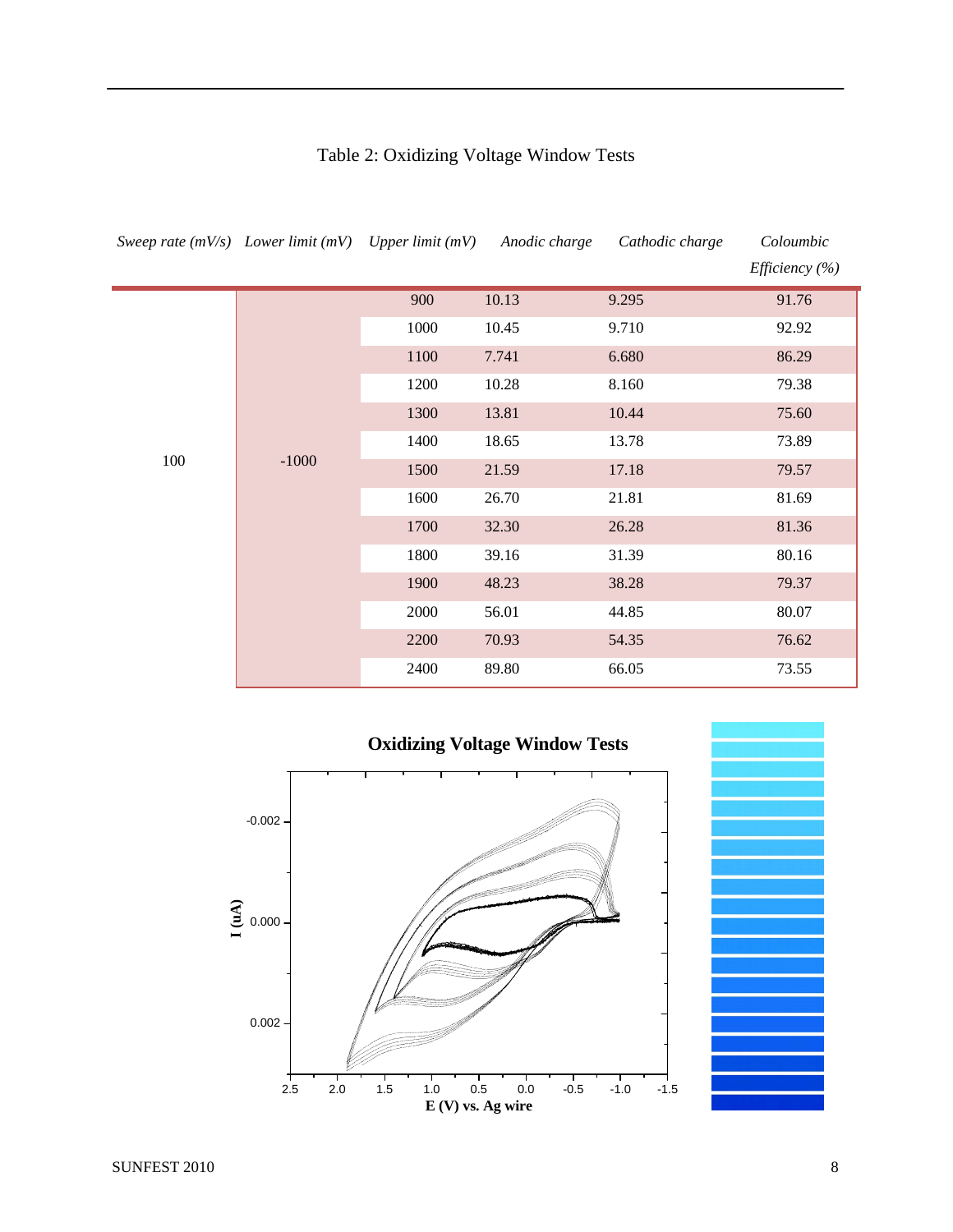Oxidizing voltage window tests show a decrease in coloumbic efficiency as the potential limit increases meaning degradation of polymer film. As the potential limit increases, the polymer film changes from a light blue color to a navy blue, as shown at the right side of the graph.

#### *3.2. ProDot/TBAPF6/PC Supercapacitor Device*

After electroploymeriztion of the Pt working electrode that was used for scan rate tests, cathodic and anodic charges were calculated.

Electrode 1 had an anodic charge of 12.74 mC and a cathodic charge of 8.467 mC. It was doped to its oxidized state and recovered an anodic charge of 5.109 mC and a cathodic charge of 4.985 mC. Its polymer film turned from a deep purple to a blue color after oxidation.

Electrode 2 had an anodic charge of 13.05 mC and a cathodic charge of 8.238 mC. It was doped to its neutral state and recovered an anodic charge of 1.010 mC and a cathodic charge 973.1 µC. Its polymer film remained a deep purple color after neutralization.

|       | Scan rate $(mV/s)$ Lower limit $(mV)$ Upper Limit $(mV)$ |      | Anodic Charge | Cathodic Charge | Coloumbic         |       |
|-------|----------------------------------------------------------|------|---------------|-----------------|-------------------|-------|
|       |                                                          |      | mC            | mC              | $Efficiency(\% )$ |       |
| 25    |                                                          |      |               | 8.396           | 8.020             | 95.52 |
| 50    |                                                          |      | 7.999         | 7.797           | 97.47             |       |
| 100   |                                                          |      | 7.544         | 7.444           | 98.67             |       |
| 200   |                                                          |      | 6.825         | 6.774           | 99.25             |       |
| 500   | $-1000$                                                  | 1000 | 4.933         | 4.900           | 99.33             |       |
| 1000  |                                                          |      | 2.925         | 2.778           | 94.97             |       |
| 2500  |                                                          |      | 1.434         | 995.2 uC        |                   |       |
| 5000  |                                                          |      | 854.9 uC      | 411.0 uC        | 48.08             |       |
| 10000 |                                                          |      | 496.5 uC      | 156.5 uC        | 31.52             |       |

Table 3: Supercapacitor Scan Rate Tests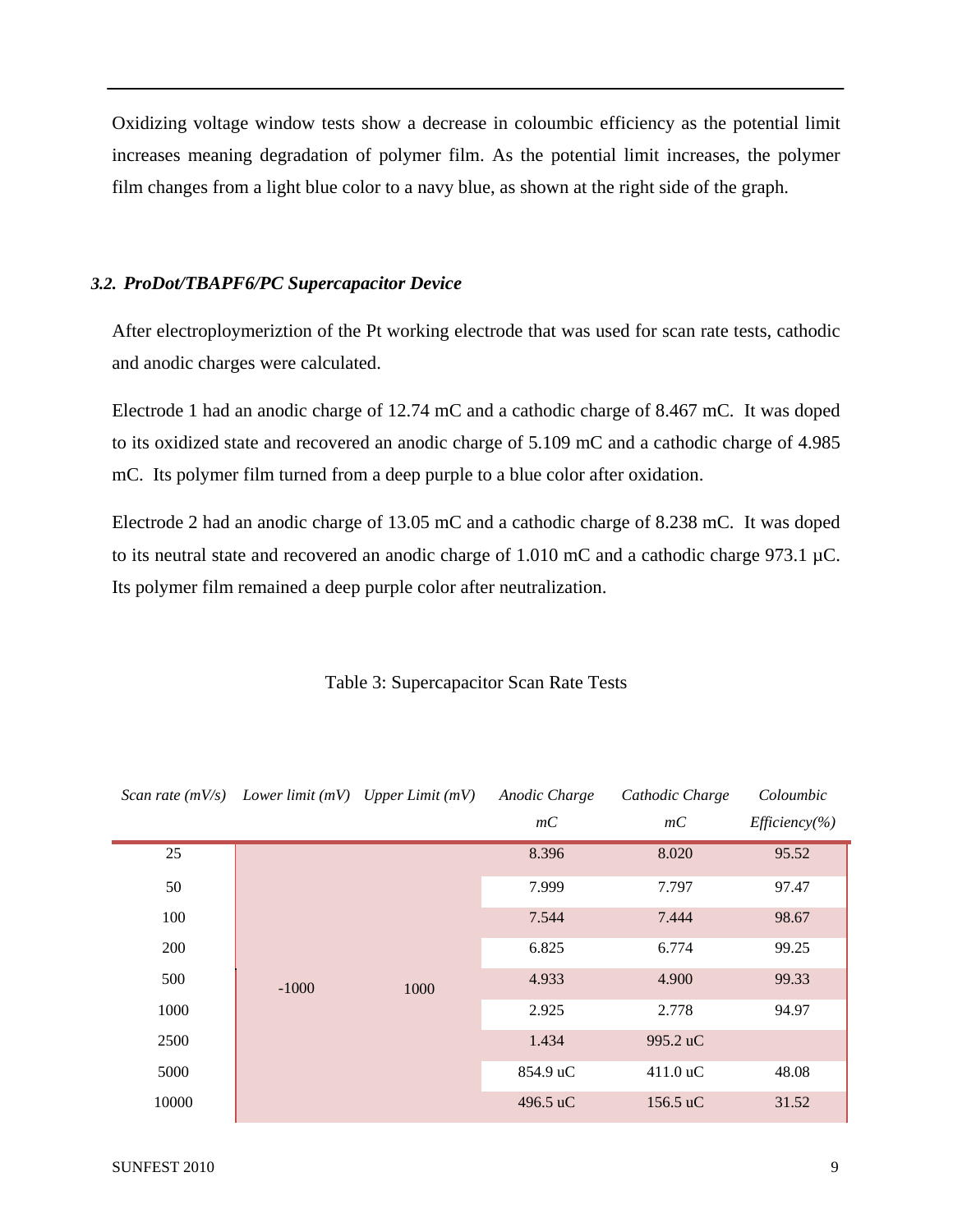



Scan rate tests on the device demonstrated an evident decrease on columbic efficiency while there was an increase in scan rate. The graph of scan rates done on the device show degradation of the polymer film while the speed of the system is increasing. In other words increase of scan rate is an increase of degradation of polymer film.

### 3.3. *ProDot/PNES/SWNT electrodes*

After drop casting SWNT and electroploymeriztion of Pt electrode was used for scan rate tests, cathodic and anodic charges were calculated.

Electrode 1 used for oxidizing voltage window tests had a cathodic charge of 9.200 mC and an anodic charge of 15.97 mC. Polymer film had a deep purple color and was well deposited over the working electrode.

Electrode 2 used for scan rate tests had a cathodic charge of 10.02 mC and an anodic charge of 16.10 mC. Polymer film also presented a deep purple color and was well deposited over the working electrode.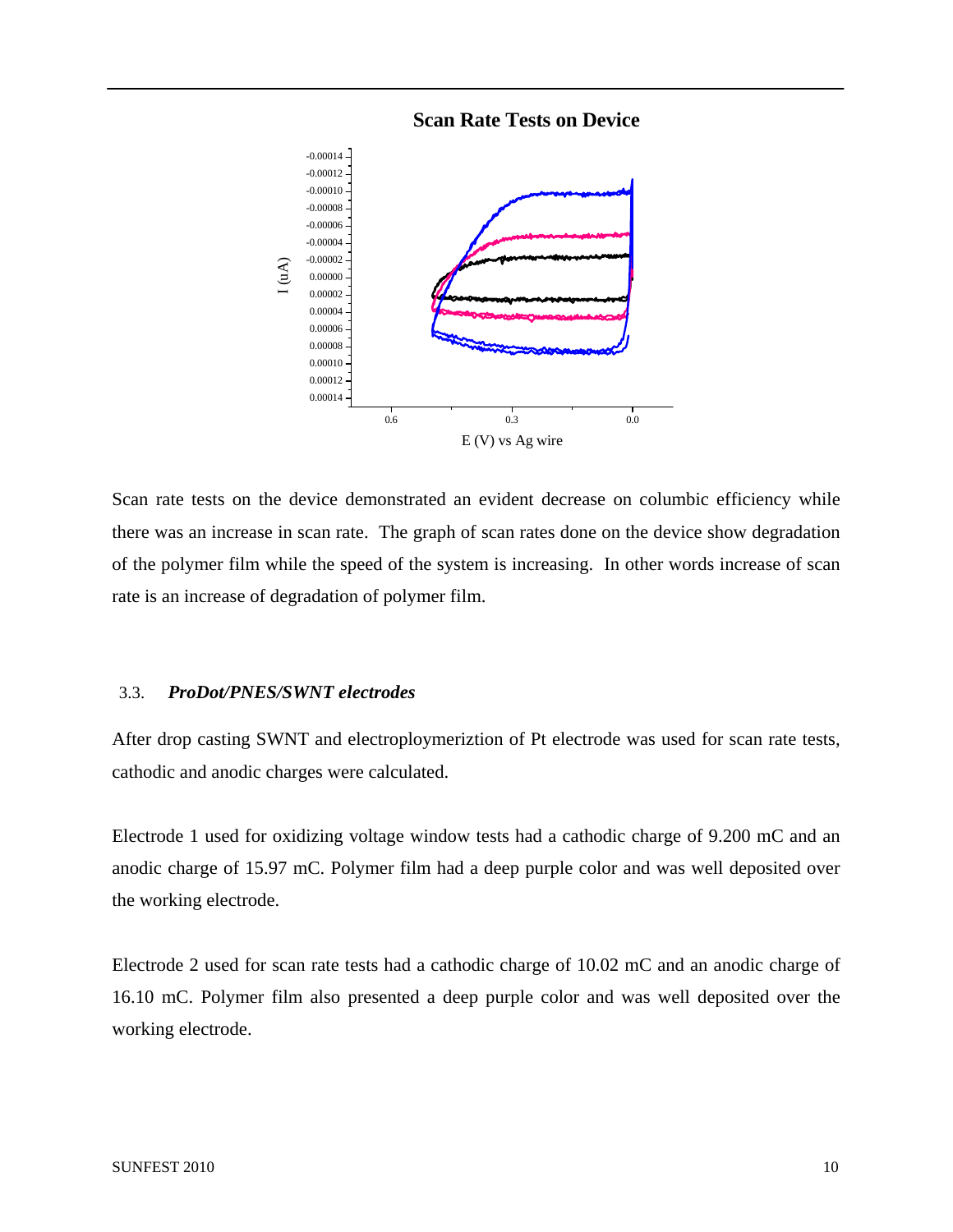NOTE: Anodic and cathodic did not exceed the 30 % limit of difference. Same tendencies on all tests were seen.

| Scan rate $(mV/s)$ |         | Lower limit $(mV)$ Upper Limit $(mV)$ | Anodic Charge | Cathodic Charge | Coloumbic         |
|--------------------|---------|---------------------------------------|---------------|-----------------|-------------------|
|                    |         |                                       | mC            | mC              | $Efficiency(\% )$ |
| 25                 |         |                                       | 10.28         | 8.391           | 81.62             |
| 50                 |         |                                       | 8.333         | 7.804           | 93.65             |
| 100                |         |                                       | 7.008         | 6.802           | 97.06             |
| 200                |         |                                       | 6.032         | 5.918           | 98.11             |
| 250                |         |                                       | 5.557         | 5.485           | 98.70             |
| 300                | $-1000$ | 1000                                  | 5.333         | 5.244           | 98.33             |
| 400                |         |                                       | 4.759         | 4.696           | 98.68             |
| 500                |         |                                       | 4.337         | 4.282           | 98.73             |
| 750                |         |                                       | 3.455         | 3.385           | 97.97             |
| 1000               |         |                                       | 2.778         | 2.683           | 96.58             |
| 2500               |         |                                       | 1.332 uC      | 1.018 uC        | 76.43             |
| 5000               |         |                                       | 910.0 uC      | 793.0 uC        | 87.14             |
| 10000              |         |                                       | 460.1 uC      | 166.9 uC        | 36.27             |

## Table 4: Scan Rate Tests



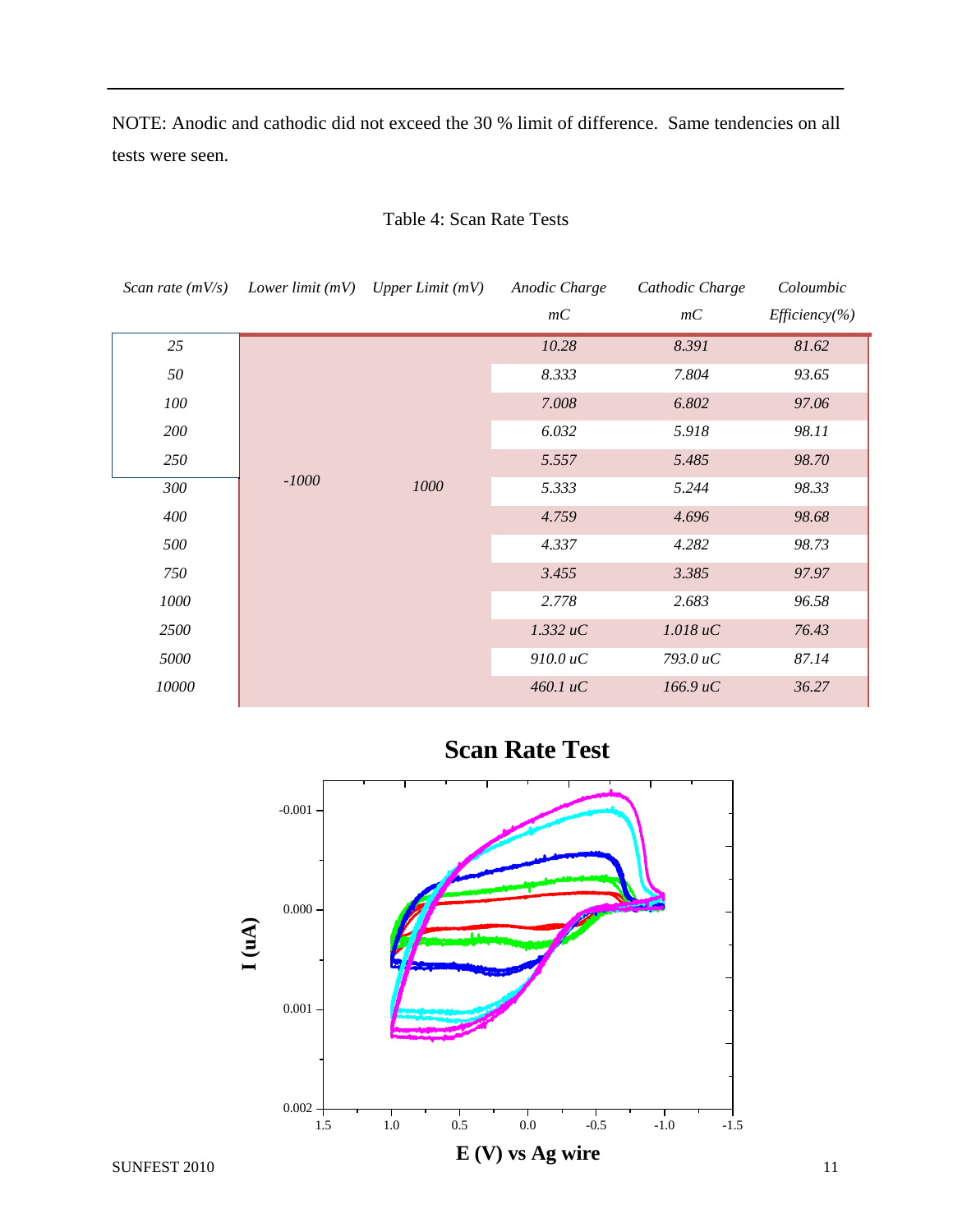Peak Height vs Scan Rate



Table 5: Oxidation tests on PproDot/PNES/SWNT 1

| Sweep rate $(mV/s)$ Lower limit $(mV)$ Upper limit $(mV)$ |         |      | Anodic charge | Cathodic charge | Coloumbic<br>Efficiency $(\% )$           |
|-----------------------------------------------------------|---------|------|---------------|-----------------|-------------------------------------------|
|                                                           |         | 900  | 4.549         | 4.235           | 93.10                                     |
|                                                           |         | 1000 | 5.079         | 4.704           | 92.62                                     |
|                                                           |         | 1100 | 6.185         | 5.356           | 86.59                                     |
|                                                           |         | 1200 | 8.259         | 6.594           | 79.84                                     |
| 100                                                       |         | 1300 | 10.81         | 8.448           | 82.98<br>73.89<br>81.04<br>80.11<br>79.67 |
|                                                           |         | 1400 | 18.65         | 13.78           |                                           |
|                                                           | $-1000$ | 1500 | 12.34         | 10.00           | 80.06<br>81.22                            |
|                                                           |         | 1600 | 14.93         | 11.96           |                                           |
|                                                           |         | 1700 | 18.06         | 14.39           |                                           |
|                                                           |         | 1800 | 21.57         | 17.27           |                                           |
|                                                           |         | 1900 | 25.02         | 20.32           |                                           |
|                                                           |         | 2000 | 28.90         | 23.70           | 82.00                                     |
|                                                           |         | 2200 | 42.61         | 33.57           | 78.78                                     |
|                                                           |         | 2400 | 53.71         | 40.64           | 75.67                                     |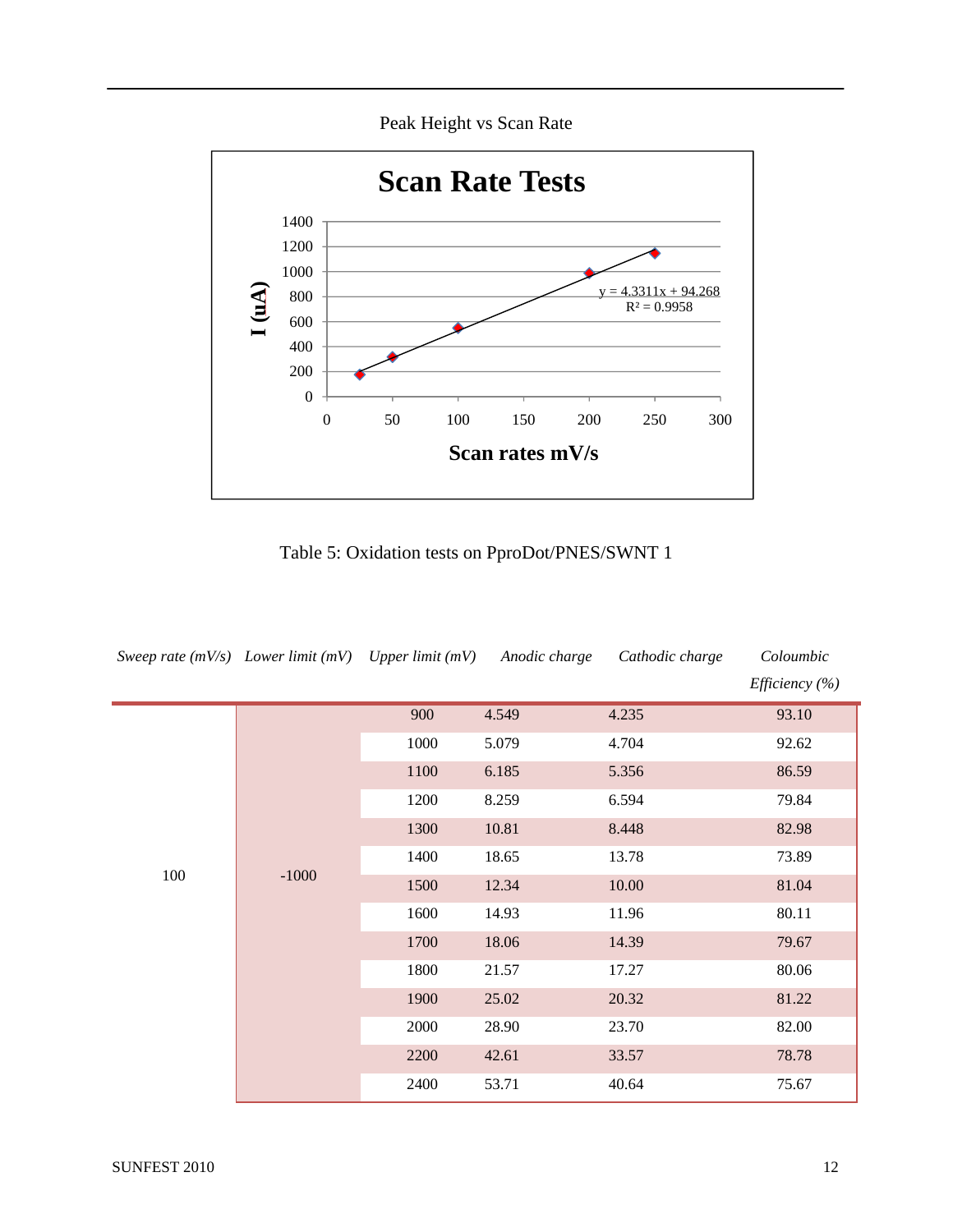

### *3.4.ProDot/PNES/SWNT Supercapacitor Device*

After electroploymeriztion of the Pt working electrode that was used for scan rate tests, cathodic and anodic charges were calculated.

Electrode 1 had an anodic charge of 9.745 mC and a cathodic charge of 6.370 mC. It was doped to its oxidized state and recovered an anodic charge of 3.259 mC and a cathodic charge of 3.259 mC. Its polymer film turned from a deep purple to a blue color after oxidation.

Electrode 2 had an anodic charge of 8.061 mC and a cathodic charge of 5.809 mC. It was doped to its neutral state and recovered an anodic charge of 828.0 uC and a cathodic charge 872.6 µC. Its polymer film remained a deep purple color after neutralization.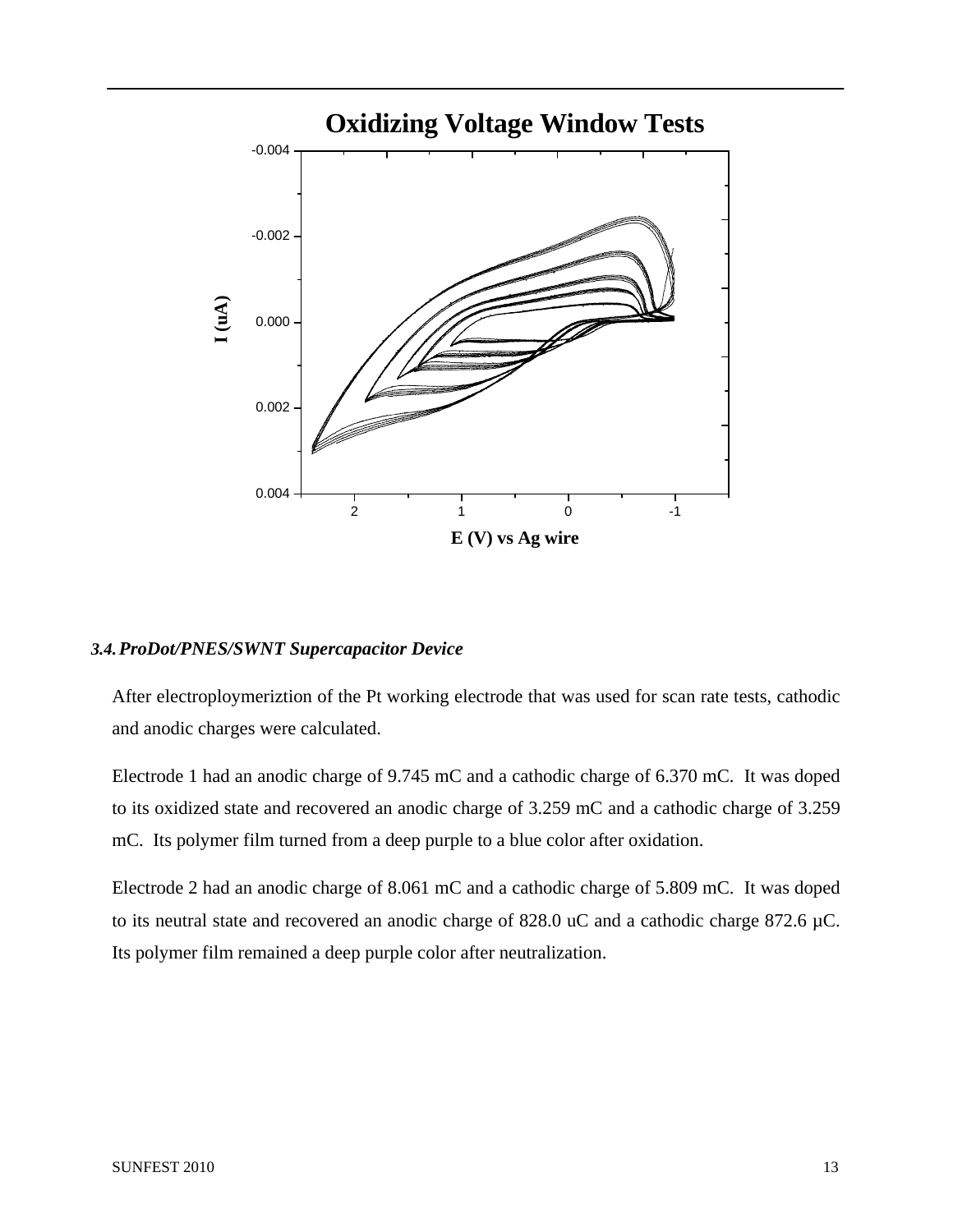# Table 6: Supercapacitor Scan Rate Tests

|       | Scan rate $(mV/s)$ Lower limit $(mV)$ Upper Limit $(mV)$ |                | Anodic Charge | Cathodic Charge | Coloumbic         |
|-------|----------------------------------------------------------|----------------|---------------|-----------------|-------------------|
|       |                                                          |                | $\mu C$       | mC              | $Efficiency(\% )$ |
| 25    |                                                          |                | 340.7         | 330.8           | 97.09             |
| 50    |                                                          |                | 382.3         | 368.7<br>390.2  | 96.44             |
| 100   |                                                          |                | 407.8         |                 | 95.68             |
| 200   |                                                          |                | 429.4         | 402.5           | 93.74             |
| 500   | $-1000$                                                  | 1000           | 285.8         | 279.0           | 97.62             |
| 1000  |                                                          |                | 233.1         | 226.9           | 97.34             |
| 2500  |                                                          | 151.9<br>100.9 | 142.3         | 93.68           |                   |
| 5000  |                                                          |                |               | 82.64           | 81.90             |
| 10000 |                                                          |                | 69.16         | 39.76           | 57.49             |

**Scan Rate Tests on Device**



E (V) vs Ag wire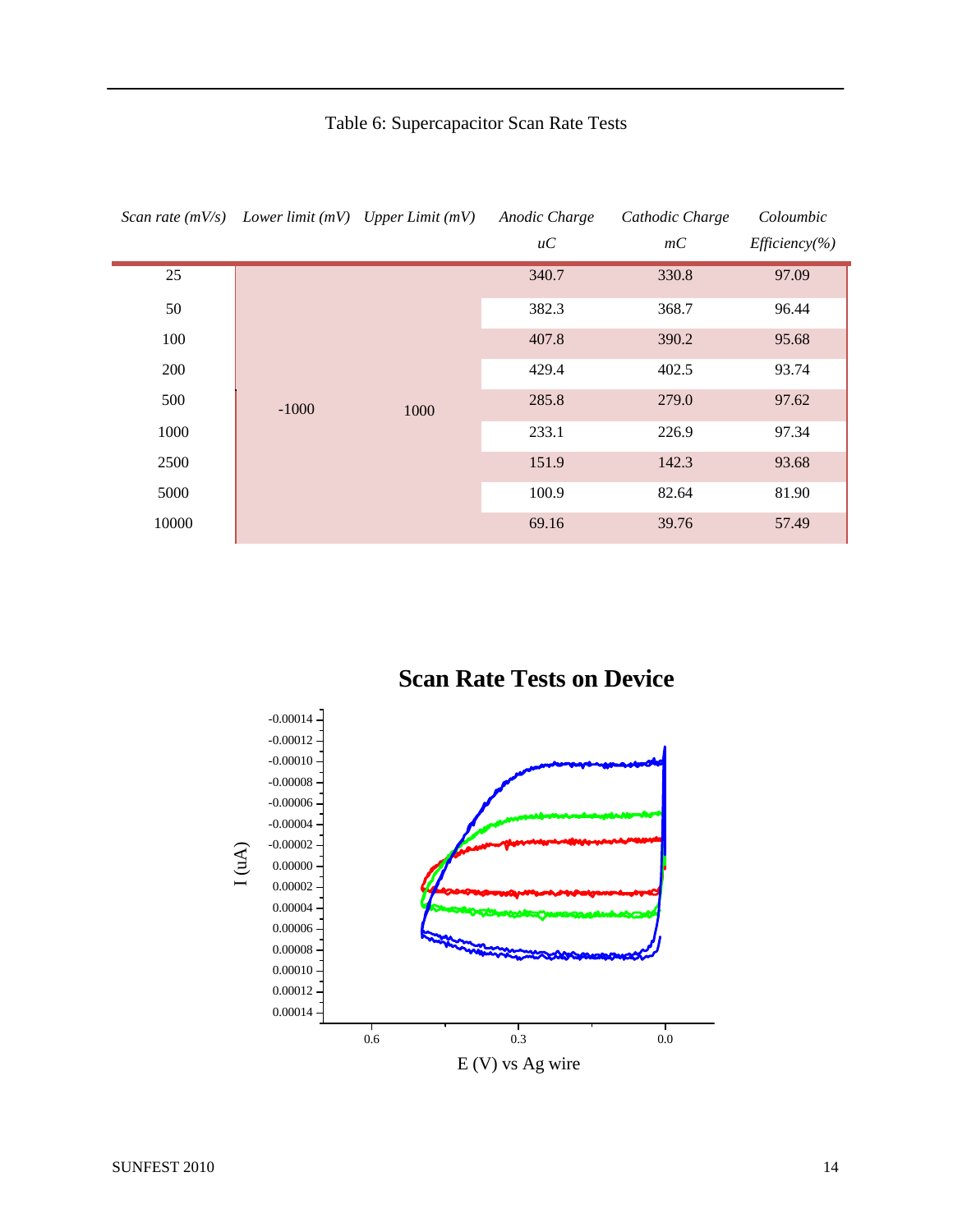# Comparison PproDot vs PproDot/PNES/SWNT

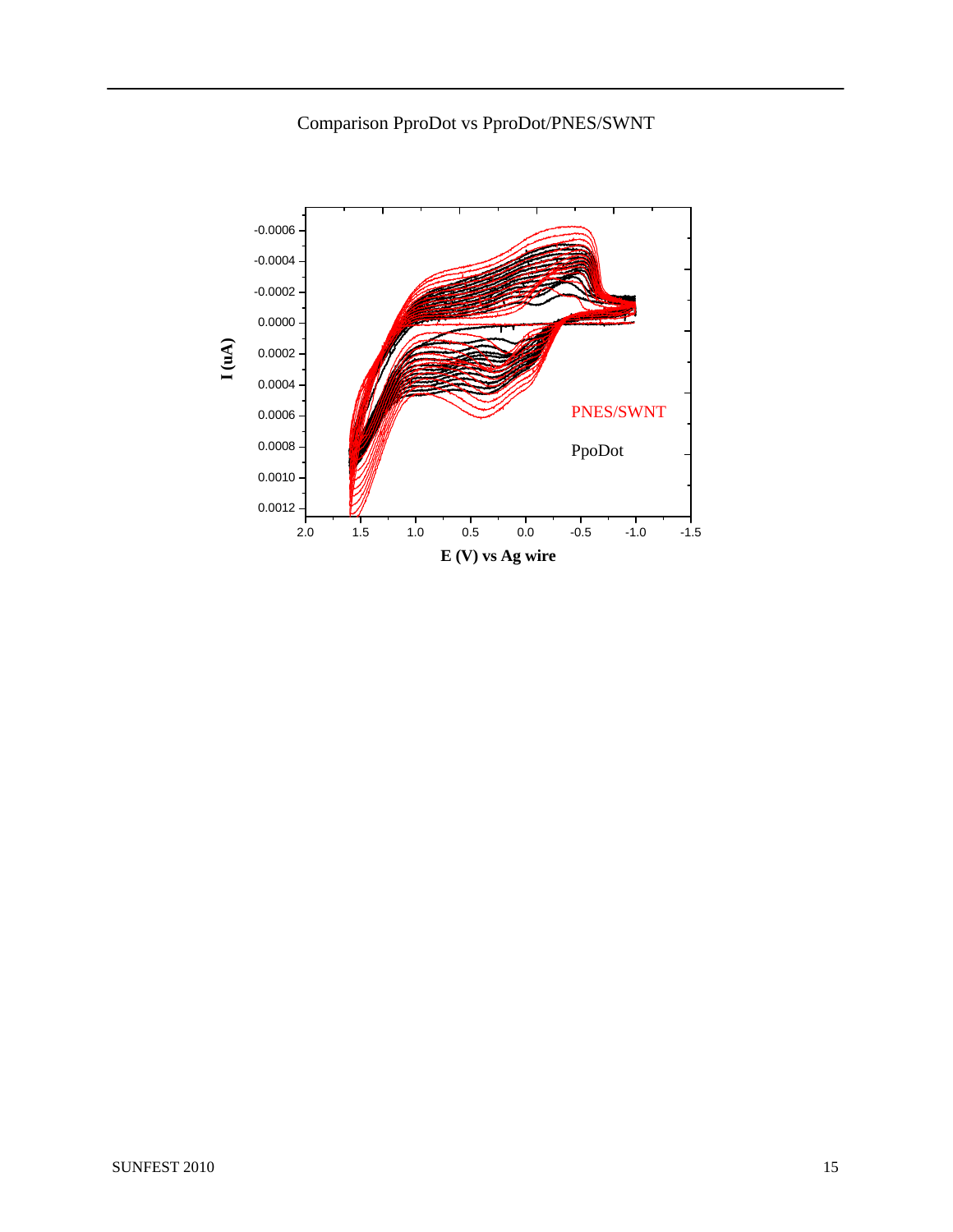#### **DISCUSSION**

In the construction of a supercapacitor various properties should be considerate. In the making of the ProDot/TBAPF<sub>6</sub>/PC capacitor, the polymer and the whole electrolyte solution were studied before the construction of the device. ProDot or poly  $(3, 4$  – propylenedioxythiophene) is an electronically conducting polymer (ECP) and provided higher capacitance and/or high power capability. ECP's have the ability to tailor conductivity, voltage window, storage capacity and chemical stability. On the other hand  $TBAPF<sub>6</sub>$  has a small ionic radius. This permitted the constant movement of ions in the electrochemical process which is crucial in the electropolymerization of electrodes and accumulation of charge. Each electrode accumulated more cathodic and anodic charge compared to the ProDot /TEABF4/PC supercapacitor previously constructed (approximately an increase of 50% accumulation of charge).

Device configurations, both symmetric and asymmetric are very important in the construction of a device. This study focused on a Type I symmmetric capacitor containing the same p-doping polymer. Increasing storage capacity and the operating potential differs from type to type. Npolymers are inherently less stable than p-doping polymers. As a consequence, p-doping polymers were used. This added atoms that increased the number of free positive charge carriers. Page: 16

Scan rate tests of the electropolymerized electrodes showed that as the scan rate increases there is an evident increase of columbic efficiency and by consequence degradation of polymer film. Scan rate tests are primarily done to experiment how fast a system can operate without damaging some aspect of functionality. Ions tend to gain more kinetic energy as scan rate increases. Scan rate tests were also done to the whole device and responded the same way as did the electropolymerized electrode. Peak height was plotted versus scan rate where a nice correlation line demonstrates immobilized polymer film. Also oxidation tests were conducted and effectively showed a degradation of the polymer film while coloumbic efficiency decreased and potential limit increased. By changing the sweep potentials, identification of how far the oxidation state can be taken. What helped in the determination in the over oxidation of the polymer film was the surface appearance and color of the electropolymerized Pt electrode. When over oxidized the polymer film changed from a light blue to dark blue color. Also tearing and scratching of polymer film was observed.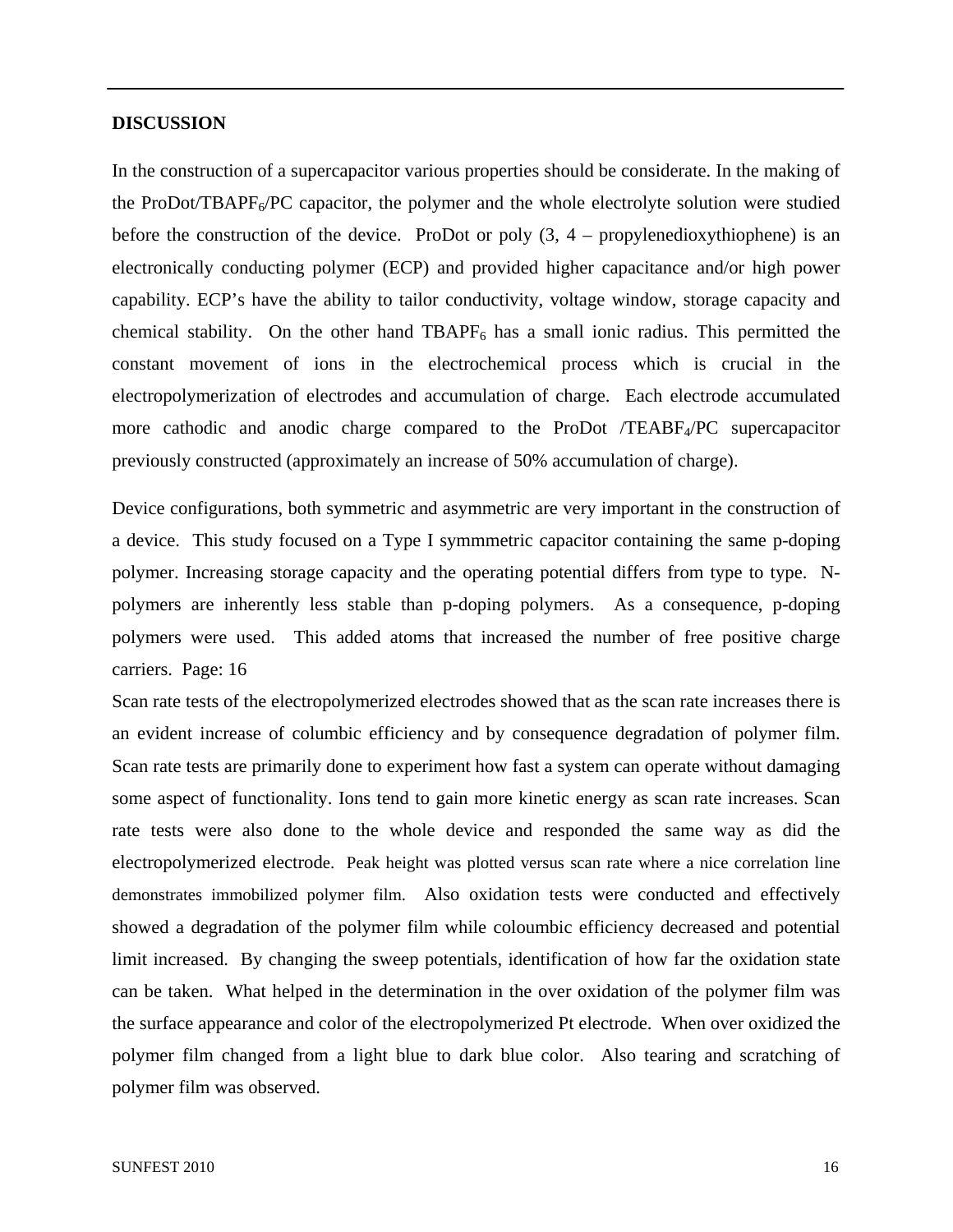Integrating PNES/SWNT gave similar results on scan rate tests and oxidizing tests. Scan rate tests done on device show very good distribution on charge. The scan rate test CV resembles a rectangular form which confirms a very good distribution of charge. Comparing cyclic voltammagrams of PproDot/TBAPF6/PC device and the PproDot/PNES/SWNT we see a major capacitance using the SWNT composite than that using PproDot only. A 3% difference is obtained.